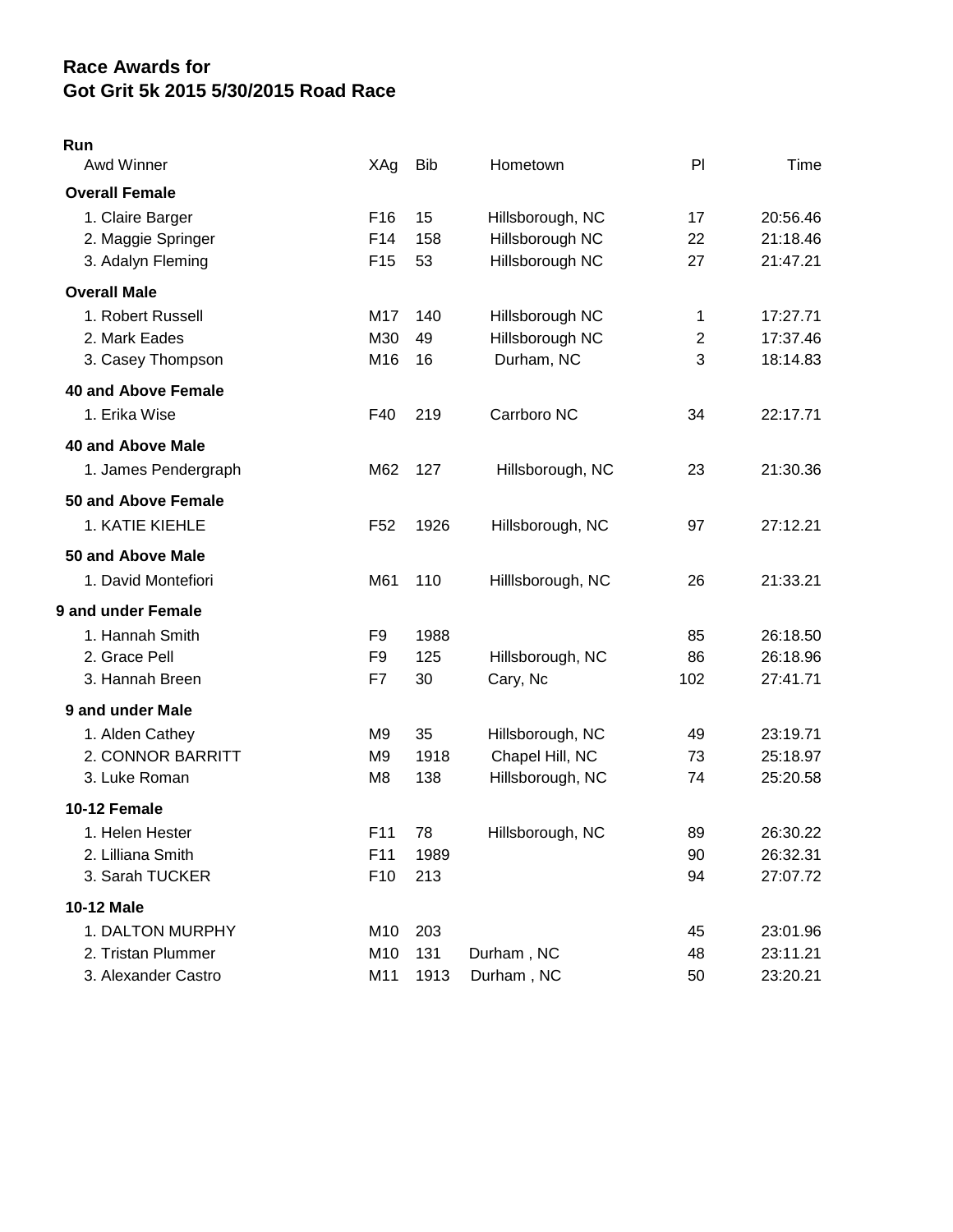| 1. Isabelle Hartmond<br>2. Kate Burgess | F <sub>15</sub><br>F <sub>13</sub> | 74<br>34 | Durham<br>Hillsborough NC | 57<br>65       | 23:57.97<br>24:36.46 |
|-----------------------------------------|------------------------------------|----------|---------------------------|----------------|----------------------|
| 3. Cedelia Obenshain                    | F <sub>13</sub>                    | 1992     |                           | 95             | 27:08.21             |
| 13-15 Male                              |                                    |          |                           |                |                      |
| 1. Fancisco Mckinley                    | M14                                | 1967     |                           | 10             | 20:07.46             |
| 2. Karna Morey                          | M14                                | 112      | Durham, NC                | 11             | 20:17.71             |
| 3. KYLE VAN TUBBERGH                    | M13                                | 214      |                           | 14             | 20:43.46             |
| 16-19 Female                            |                                    |          |                           |                |                      |
| 1. Rachel Shinnick                      | F18                                | 1985     |                           | 52             | 23:44.94             |
| 2. hannah phillips                      | F16                                | 128      | Hillsborough NC           | 78             | 25:32.21             |
| 3. Kallie Kressly                       | F17                                | 95       | Durham, NC                | 250            | 39:23.97             |
| <b>16-19 Male</b>                       |                                    |          |                           |                |                      |
| 1. Hunter Spitzer                       | M17                                | 156      | Hillsborough, NC          | 5              | 18:57.97             |
| 2. Jamison Askew                        | M17                                | 1958     |                           | 6              | 19:07.96             |
| 3. Cyrus Rainey                         | M17                                | 1963     |                           | 8              | 19:31.20             |
| 20-24 Female                            |                                    |          |                           |                |                      |
| 1. Sydney Simmons                       | F22                                | 1996     |                           | 60             | 24:02.71             |
| 2. MEGHAN THEDFORD                      | F <sub>23</sub>                    | 1933     | Hillsborough, NC          | 206            | 34:26.13             |
| 3. KALEIGH RAGAN                        | F <sub>24</sub>                    | 1937     |                           | 281            | 44:35.84             |
| <b>20-24 Male</b>                       |                                    |          |                           |                |                      |
| 1. Sam Puleio                           | M23                                | 133      | Raleigh, NC               | 4              | 18:42.00             |
| 2. Austin Morton                        | M22                                | 1948     |                           | $\overline{7}$ | 19:21.46             |
| 3. John Schmid                          | M23                                | 142      | Cary, NC                  | 43             | 22:51.22             |
| 25-29 Female                            |                                    |          |                           |                |                      |
| 1. Julie Lennanski                      | F <sub>25</sub>                    | 1995     |                           | 53             | 23:46.96             |
| 2. NORA DUNKLE                          | F <sub>28</sub>                    | 1936     | Hillsborough, NC          | 257            | 39:59.72             |
| 3. ESMERALDA LOPEZ                      | F <sub>29</sub>                    | 1930     | Hillsborough, NC          | 290            | 47:16.84             |
| 25-29 Male                              |                                    |          |                           |                |                      |
| 1. Ryan Thompson                        | M29                                |          | 164 Rougemont, NC         | 21             | 21:17.72             |
| 2. Unassigned - 1 Eligible Registrants  |                                    |          |                           |                |                      |
| 3. Unassigned - 1 Eligible Registrants  |                                    |          |                           |                |                      |
| <b>30-34 Female</b>                     |                                    |          |                           |                |                      |
| 1. Elissa Tubergen                      | F30                                | 169      | Hillsborough, NC          | 31             | 22:10.46             |
| 2. Julia Crim                           | F34                                | 42       | Hillsborough, NC          | 72             | 25:03.71             |
| 3. Lindsay Bartholomew                  | F33                                | 19       | Hillsborough, NC          | 132            | 29:20.46             |
| 30-34 Male                              |                                    |          |                           |                |                      |
| 1. JP Joubert                           | M34                                | 1978     |                           | 29             | 22:02.46             |
| 2. Evan Tong                            | M33                                | 167      | Hillsborough, NC          | 81             | 25:48.59             |
| 3. MARIO VILLA                          | M30                                | 1929     | Hillsborough, NC          | 277            | 44:19.91             |
| <b>35-39 Female</b>                     |                                    |          |                           |                |                      |
| 1. Allison Jacobson                     | F39                                | 82       | Chapel Hill NC            | 39             | 22:36.71             |
| 2. Lori Whitman                         | F35                                | 175      | Hillsborough NC           | 58             | 23:58.51             |
| 3. Bonnie Joubert                       | F35                                | 1977     |                           | 59             | 24:00.27             |

**13-15 Female**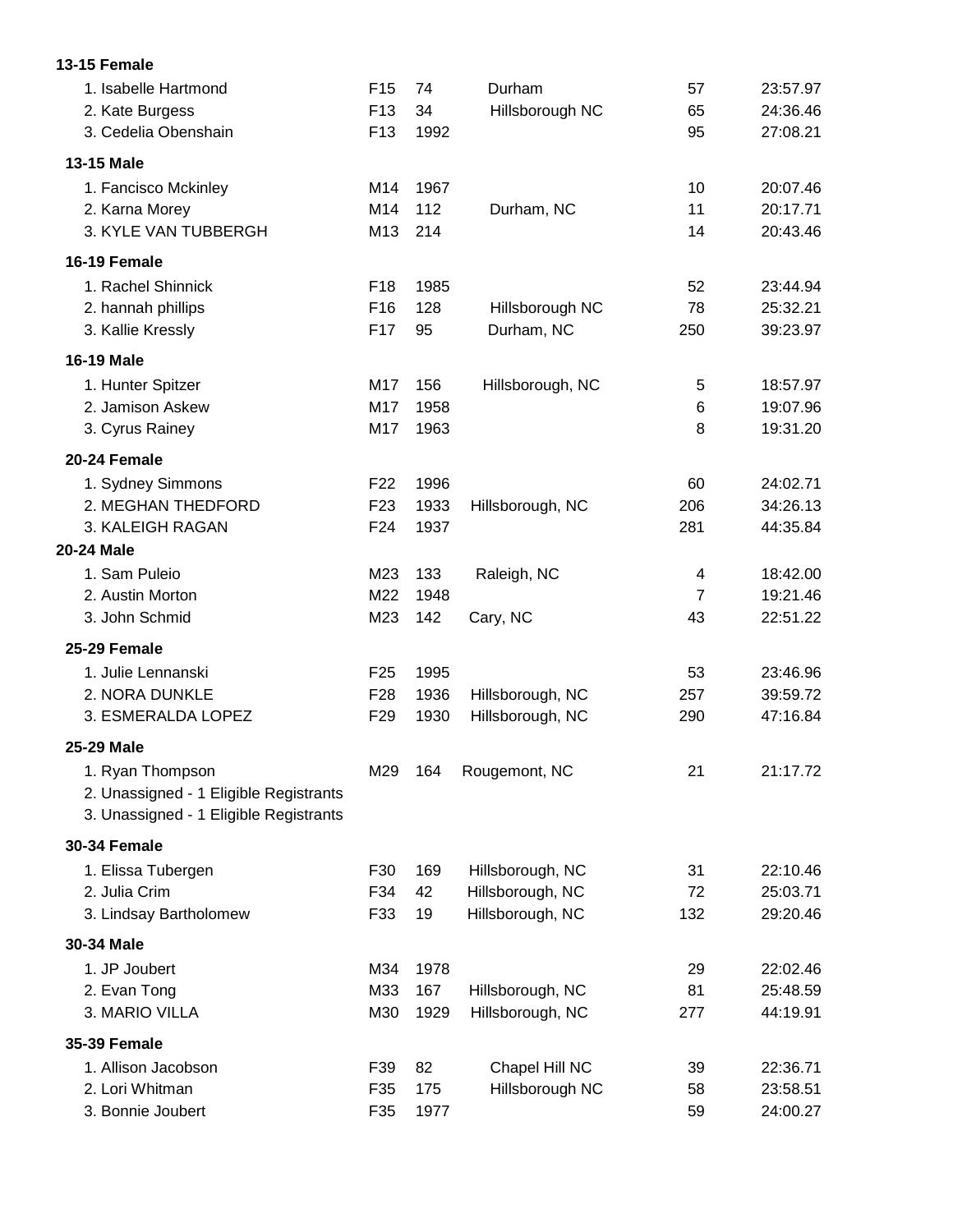| 1. Michael Schmeiser<br>2. Aaron Beyerlein                | M37<br>M39      | 141<br>189  | Hillsborough, NC<br>Carrboro NC | 12<br>13 | 20:33.50<br>20:33.96 |
|-----------------------------------------------------------|-----------------|-------------|---------------------------------|----------|----------------------|
| 3. PETER SILINSKI                                         | M39             | 210         |                                 | 63       | 24:31.71             |
| 40-44 Female                                              |                 |             |                                 |          |                      |
| 1. Robyn Musser<br>2. Katie Moulder                       | F42<br>F43      | 117<br>1954 | Hillsborough NC                 | 69<br>84 | 24:54.96<br>26:00.96 |
| 3. Miyuki Breen                                           | F43             | 32          | Cary, NC                        | 103      | 27:41.96             |
| 40-44 Male                                                |                 |             |                                 |          |                      |
| 1. JONATHAN WEISENFELD                                    | M10             | 1939        | Hillsborough, NC                | 37       | 22:32.47             |
| 2. JOSH MILLER                                            | M41             | 200         |                                 | 47       | 23:08.72             |
| 3. Tommy Sikes                                            | M44             | 150         | Hillsborough NC                 | 62       | 24:28.72             |
| 45-49 Female                                              |                 |             |                                 |          |                      |
| 1. Lynne Millies                                          | F46             | 109         | Hillsborough, NC                | 83       | 25:58.35             |
| 2. Lynda Wileman                                          | F45             | 177         | Hillsborough NC                 | 118      | 28:52.21             |
| 3. Cindy Stubbs                                           | F47             | 159         | Hillsborough, NC                | 155      | 31:09.46             |
| 45-49 Male                                                |                 |             |                                 |          |                      |
| 1. Scott Larson                                           | M47             | 99          | Hurdle Mills, NC                | 30       | 22:05.97             |
| 2. Mark Wampole                                           | M47             | 173         | Hillsborough, NC                | 35       | 22:19.46             |
| 3. Michael Breen                                          | M47             | 31          | Cary, NC                        | 36       | 22:31.46             |
| 50-54 Female                                              |                 |             |                                 |          |                      |
| 1. Debbie Semmel                                          | F <sub>53</sub> | 146         | <b>GRAHAM NC</b>                | 129      | 29:13.22             |
| 2. Laura Kavanaugh                                        | F <sub>51</sub> | 88          |                                 | 152      | 30:46.46             |
| 3. CHARLENE FLAHIFF                                       | F <sub>51</sub> | 1915        | Durham, NC                      | 174      | 32:46.96             |
| 50-54 Male                                                |                 |             |                                 |          |                      |
| 1. MICHAEL WOOD                                           | M50             | 1945        | Hillsborough, NC                | 28       | 21:57.96             |
| 2. Jeffrey Jusey                                          | M51             | 1957        |                                 | 46       | 23:05.21             |
| 3. Gary Rice                                              | M54             | 136         | Mebane NC                       | 55       | 23:56.45             |
| 55-59 Female                                              |                 |             |                                 |          |                      |
| 1. SUSAN SMITH                                            | F57             | 1944        | Mebane, NC                      | 124      | 29:04.46             |
| 2. Tracey Erwin<br>3. Unassigned - 2 Eligible Registrants | F <sub>55</sub> | 51          | Hillsborough, NC                | 245      | 38:45.65             |
| 55-59 Male                                                |                 |             |                                 |          |                      |
| 1. Jordan Berkley                                         | M56             | 22          | Chapel Hill NC                  | 169      | 32:20.57             |
| 2. KEVIN MORLEY                                           | M57             | 1947        | Hillsborough, NC                | 292      | 47:54.83             |
| 3. Unassigned - 3 Eligible Registrants                    |                 |             |                                 |          |                      |
| 60-64 Female                                              |                 |             |                                 |          |                      |
| 1. reba Wagner                                            | F61             | 171         | Cedar Grove, NC                 | 157      | 31:19.47             |
| 2. Joan Boone                                             | F62             | 26          | <b>Efland NC</b>                | 159      | 31:25.72             |
| 3. BETTY SHANTZ                                           | F60             | 1934        | Durham, NC                      | 256      | 39:59.71             |
| 60-64 Male                                                |                 |             |                                 |          |                      |
| 1. DIRK SPRENGER                                          | M64             | 157         | Hillsborough NC                 | 219      | 36:16.72             |
| 2. Unassigned - 3 Eligible Registrants                    |                 |             |                                 |          |                      |

3. Unassigned - 3 Eligible Registrants

**35-39 Male**